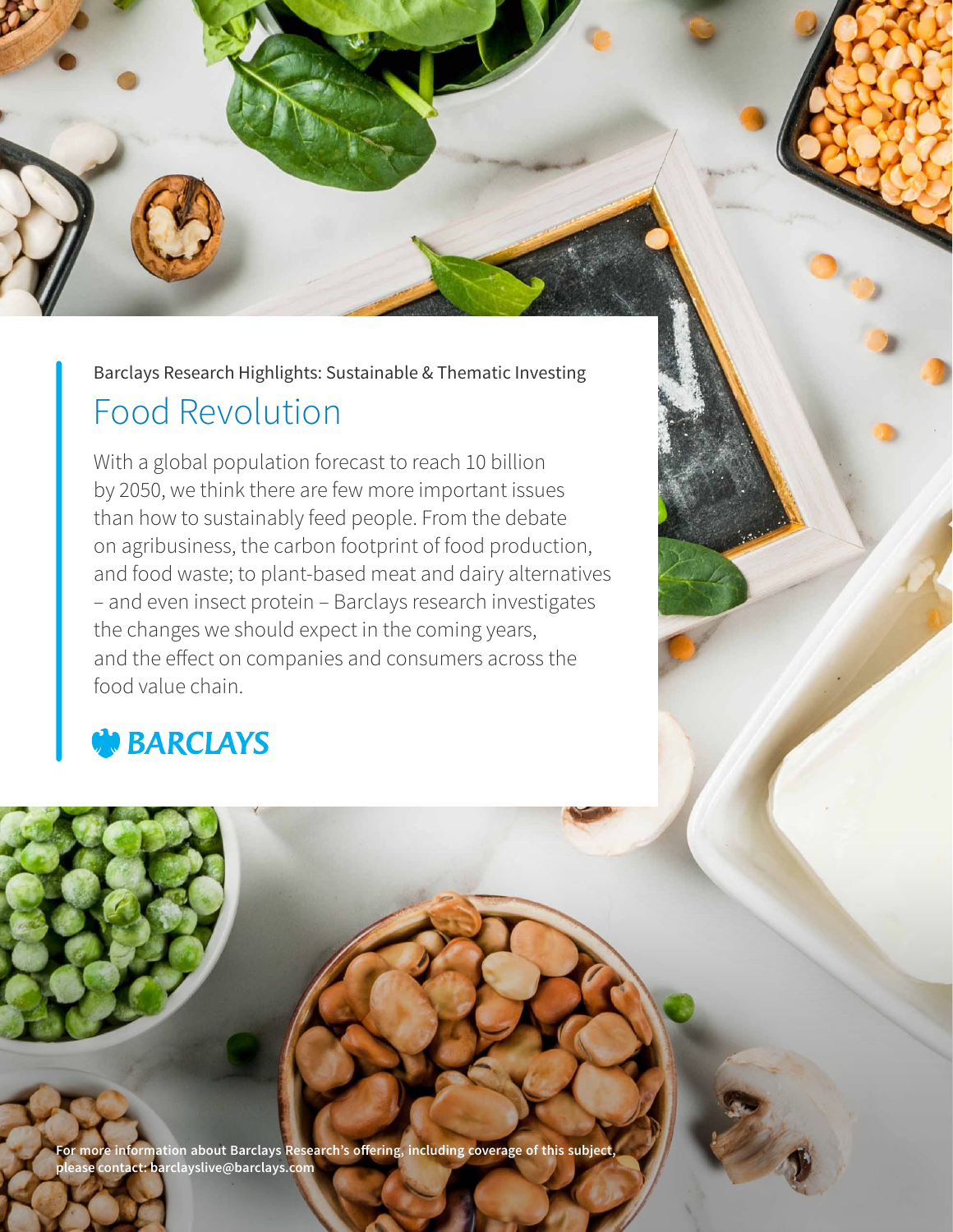# Winds of change: the next environmental debate

The significant adverse effects of global warming are well documented. Much less well-known is the contribution of the agricultural sector in this process: on some estimates, agriculture is the largest contributor to global gas emissions. In particular, beef consumption — an industry that causes more damage to the environment than cars — is on the rise, and represents a clear challenge to our ability to meet climate target commitments.

### Food for thought and key takeaways

Two of the most important areas that must be improved upon are:

a) reducing methane produced through feeding technologies, and feed additives, and

b) increasing carbon capture and storage through land-use/reforestation/pasture management.

Both areas of change would require stricter regulation.

Beef consumption is forecast to increase globally, driven by population growth in emerging markets, though per capita consumption is in decline in the Western world. Consumer behaviour around beef consumption will need to change if the stated climate target commitments are to be met. Steps such as switching from 1kg of beef into 1kg of pork or chicken could reduce the associated emisions by 88%.



Source: IPCC Source: IPCC Source: IPCC Source: DSM, Barclays Research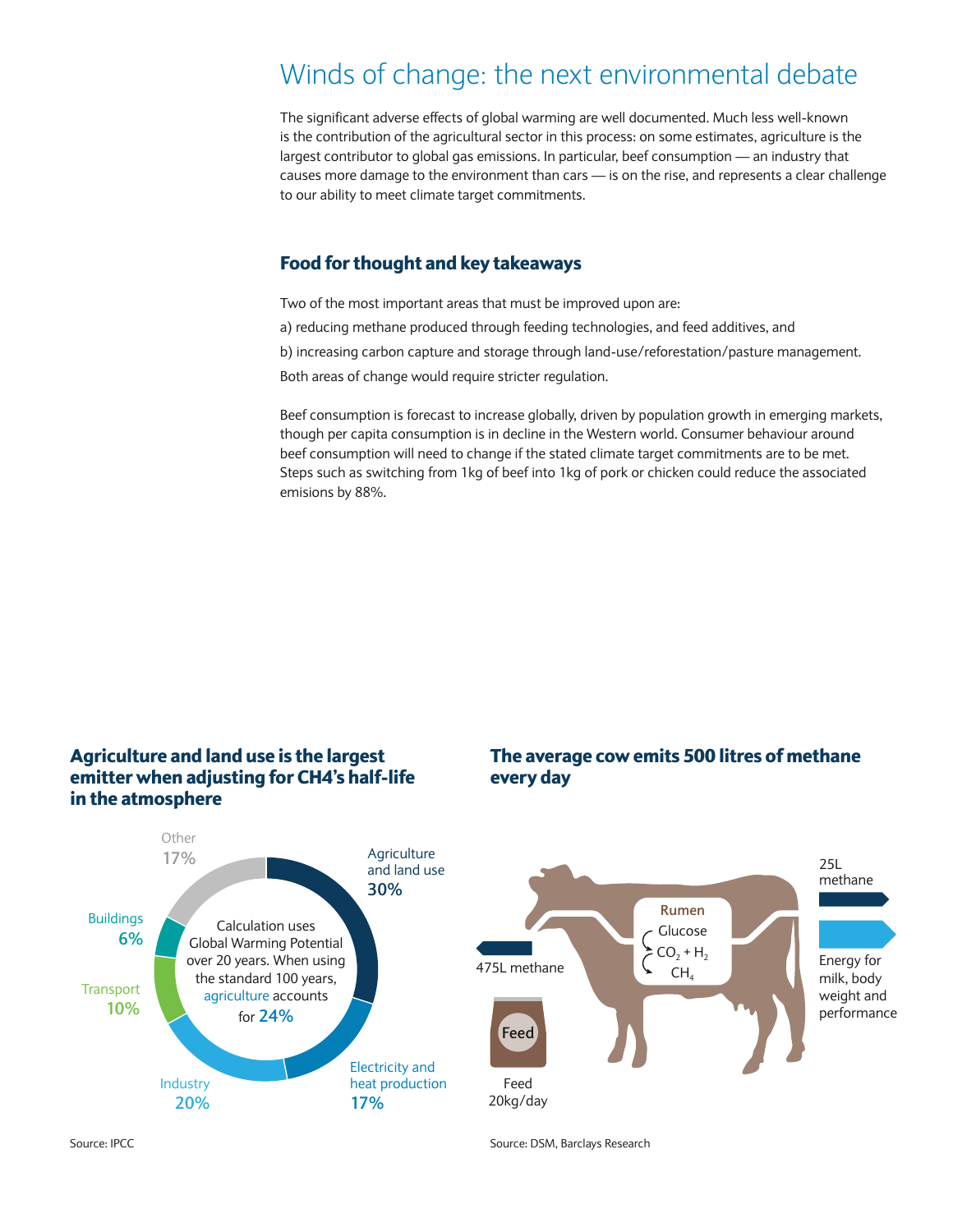### Progress towards a 2°C World: Breaking down the Drivers of Agricultural GHG Emissions



Reducing GhG emissions in food production is also supported by a steady rise in consumer awareness of the environmental impact their diets are having. Vegans, vegetarians and flexitarians are going mainstream, bringing new challenges to the traditional food industry, and we see plant-based meat and dairy growing at speed in the next decade, helped by emerging technologies…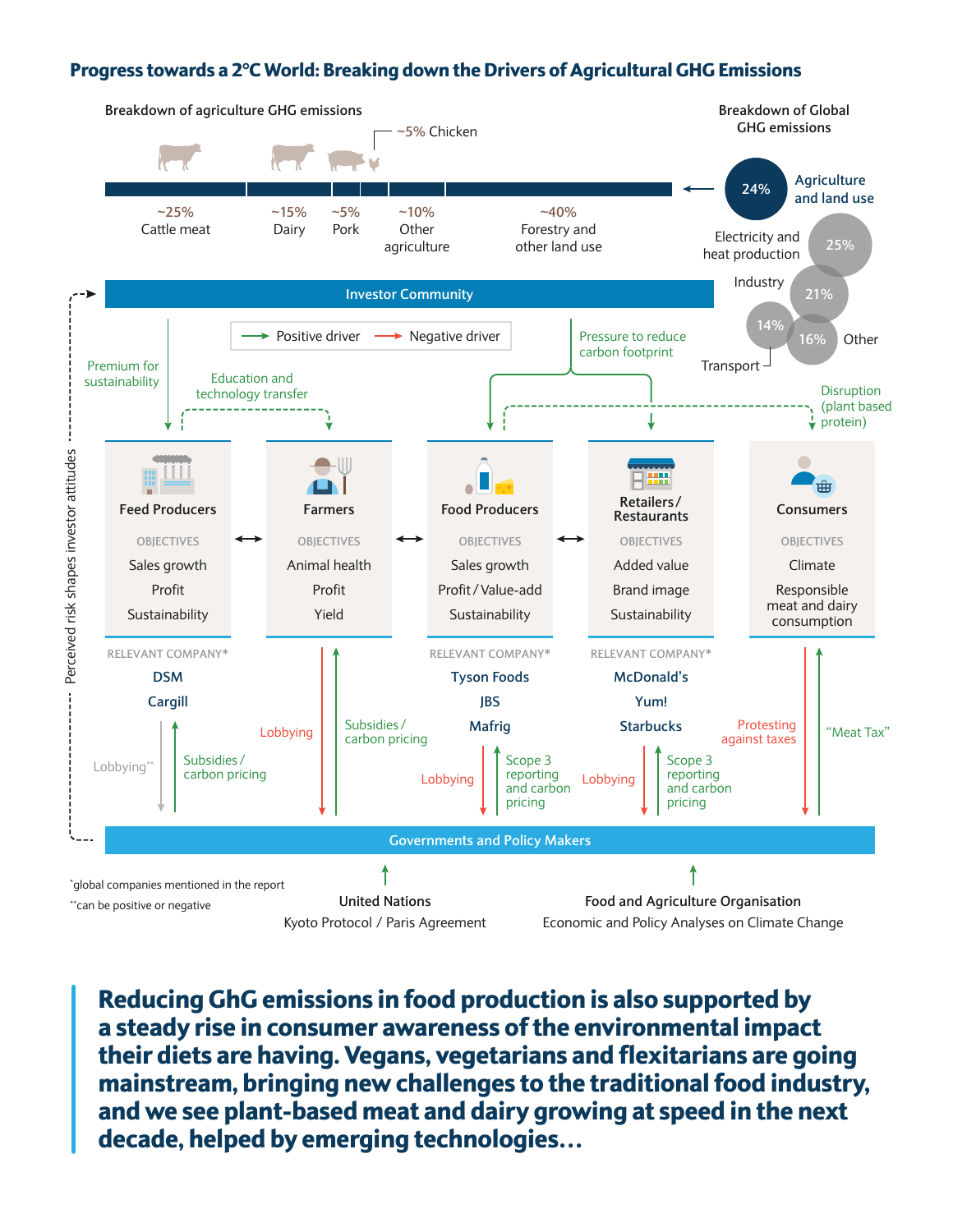## Alternative Protein: I can't believe it's not meat

What has been achieved so far in terms of "meatless" ground beef has yielded a positive initial consumer reaction. While still an underdeveloped category, the alternative meat space in our view presents plenty of opportunities; new and incumbent players could grab ~10% of the \$1.4tn global meat market in 10 years. We see three main trends affecting meat consumption across the world: animal welfare concerns, environmental concerns, and health & wellness awareness. Plant- and lab-based meat companies have promoted their products as superior to any existing animal-based option on these fronts: They are healthier for humans, considerate of animal welfare, and can help to slow climate change. However, no one solution fixes all. Animal welfare is clearly addressed by these products, but the picture is less clear when it comes to the claim of being healthier.

### Plant-based meat process and plant-based meat with heme



### Source of disruption in proteins: now vs. the future

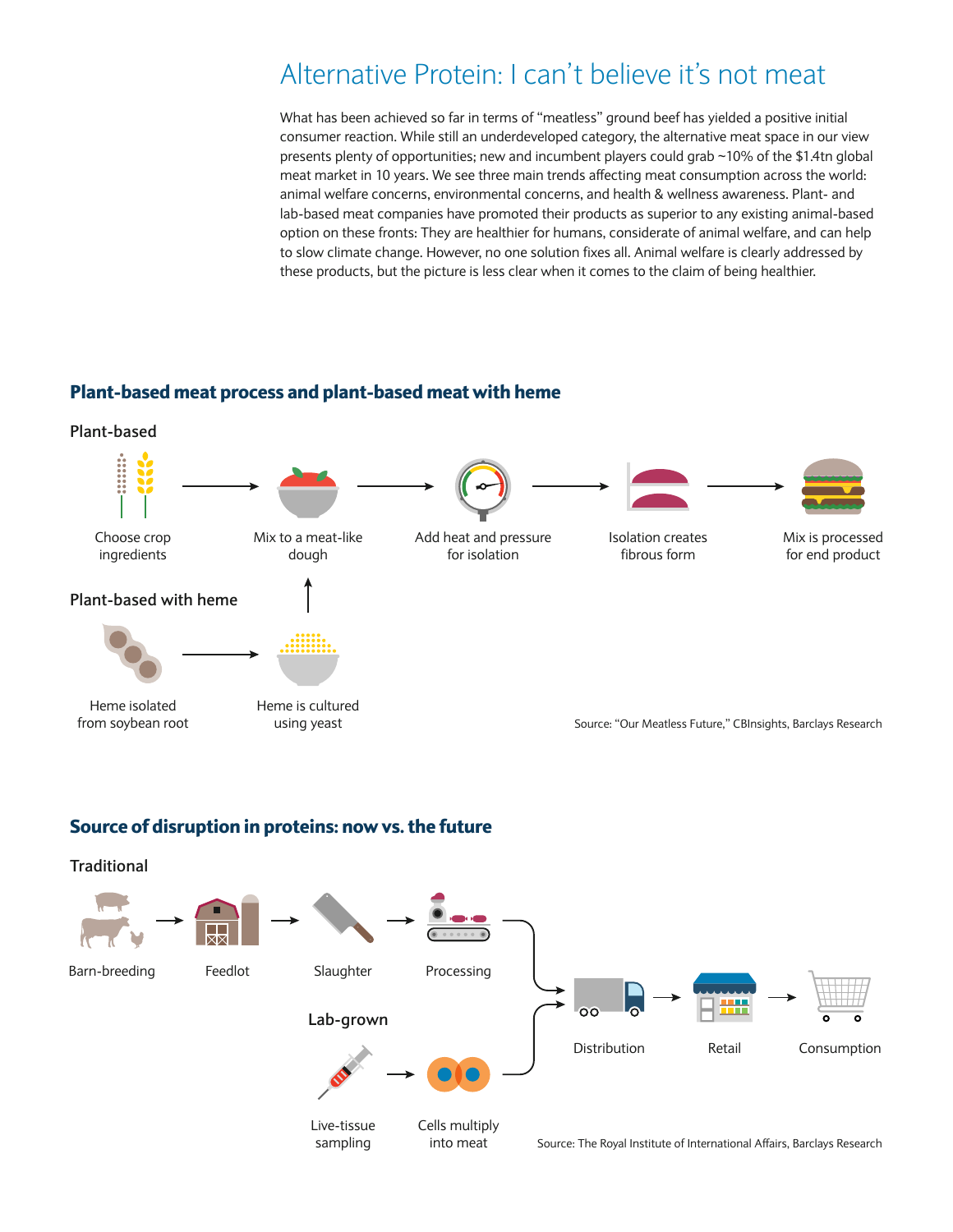# Alternative Dairy: A thirst for plant-based dairy

The bulk of the growth in plant-based in the last decade or so has been driven by dairy, mainly yoghurt and milk alternatives in developed markets. The next leg of growth is coming from adjacent categories like ice cream, coffee creamers, and expansion into geographical whitespaces. Interestingly, penetration in markets like France and Italy (recent adopters) is growing twice as fast (c.3 years) as it did in now mature (relatively) markets like the US and Germany (5–7 years). Also, given higher price points and lower input costs, the category is both growth and gross margin accretive.

### We estimate that PB milk will grow by a factor of 2.5x in 10 years, PB yoghurt by 8x, among others



(Retail sales, €bn)

### Americans are less likely to purchase plant-based…

Not at all **US China India\*** 0% 50% 100% Not at all Somewhat or moderately Very or extremely **US China India** 25% 42% 33% 4 33% 62% 6% 32% 63%

… and lab-based meat



Source: Vox, Good Food Institute, Barclays Research Source: Vox, Good Food Institute, Barclays Research / 'Figures don't add 100%

Plant-based meat and dairy products are experiencing broadening appeal across developed markets, but we also focus on the rise of another sustainable source — insect protein — challenging existing food consumption.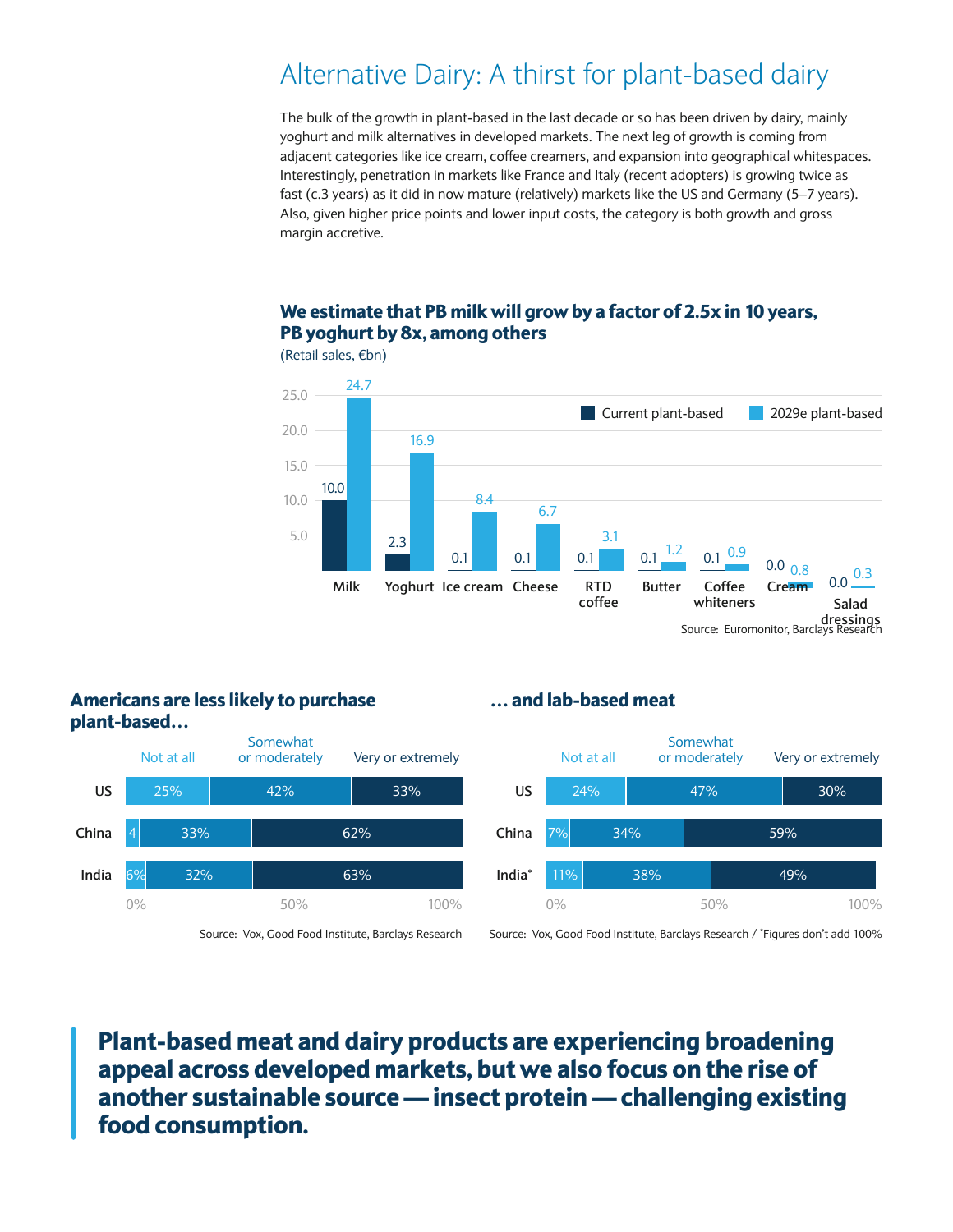# Insect Protein: Bitten by the bug

With the global population estimated to increase to 10 billion by 2050, and food production needing to increase by as much as 70% to meet growing demand, serious challenges are posed around the sustainability of our food production systems, particularly in regards to meat. We continue this discussion with another option — insects. We see scope for insects to reduce the environmental burden of our food system as an alternative for both animal feed and food for human consumption. Although there are numerous hurdles to overcome, notably regulation, price and cultural acceptance, we see insects as a viable middle ground for consumers wanting to make their diets more sustainable without going entirely plant-based, as well as offering a more sustainable source of animal feed. The insect protein market could be worth up to \$8bn by 2030 (+24% CAGR) and we see upside if the supply and demand factors continue to develop favourably, similar to what we have seen in the plant-based space.

### Source of disruption in proteins: now vs. the future



### Insect economics — demand and supply factors set to help insects move into the mainstream

| <b>Demand</b>                                                                                                                                                                                  | <b>Insect economics</b>                              | <b>Supply</b>                                                                           |
|------------------------------------------------------------------------------------------------------------------------------------------------------------------------------------------------|------------------------------------------------------|-----------------------------------------------------------------------------------------|
| <b>Human consumption</b><br>• Healthy source of protein, fibre and vitamins<br>• Lower environmental impact than other<br>sources of protein<br>• Younger cohorts overcoming the 'yuck factor' | \$8 bn market by 2030<br>+24.4% CAGR<br>$2019 - 30E$ | <b>Regulation</b><br>• EU – Novel Food<br>$\cdot$ US – FDA<br><b>Farming techniques</b> |
| <b>Alternative uses</b><br>• Aquaculture feed                                                                                                                                                  |                                                      | • Ability for vertical farming<br>• Move to automation<br><b>Support from industry</b>  |
| • Livestock feed<br>• Pet food                                                                                                                                                                 |                                                      | • Aided by marketing power<br>• Beneficial economies of scale                           |

We don't see changes in the food value chain stopping at production. Socially-conscious consumers are concerned with the challenge of food waste in our current system, which we see as ripe for change.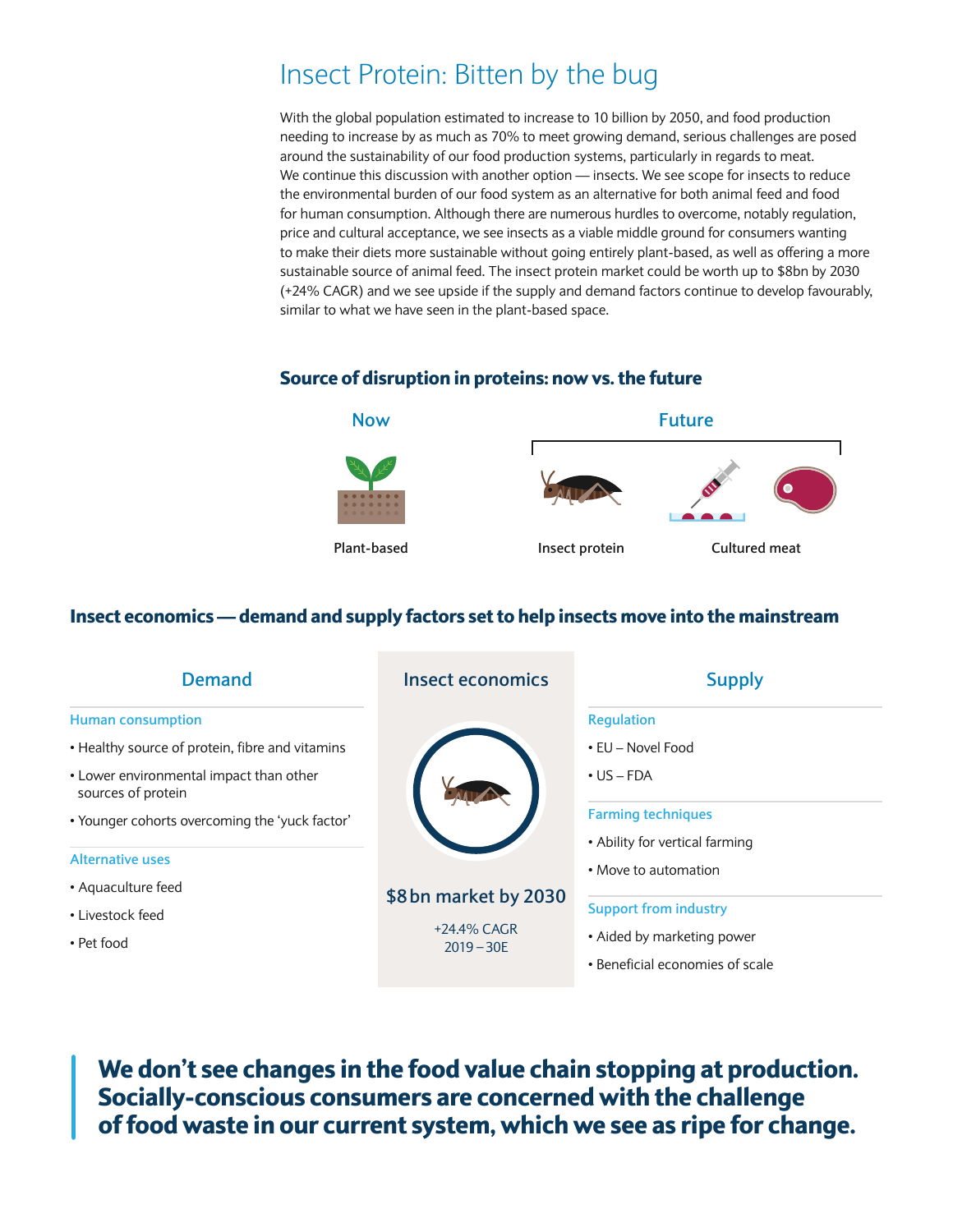## Food Waste: Ripe for change

### The problem with food waste

We currently waste 1.3 billion tonnes of food per year, about one-third of all food produced for human consumption. This represents a loss of around \$1 trillion dollars annually, a figure estimated to hit \$1.5 trillion by 2030. Such massive waste is simply unsustainable in a world far off course from our two-degree climate change limit and one where an expanding population is putting ever-increasing pressure on resources. We think food waste is a greatly overlooked driver of climate change, accounting for as much as 8% of global greenhouse emissions, and an area ripe for transformation. The UN's Sustainable Development Goal 12.3 targets halving food waste by 2030, but without decisive action, the world risks failing to meet this goal. Companies are starting to see food waste as an opportunity, rather than simply a by-product of doing business, and this is particularly true in the developed world where most waste occurs at the consumption stage. We question the current dynamics of the food value chain and see the need for collaboration across key stakeholders, with a clear role for innovation to accelerate change.

### Barclays Sustainable & Thematic Investing — The problem with food waste